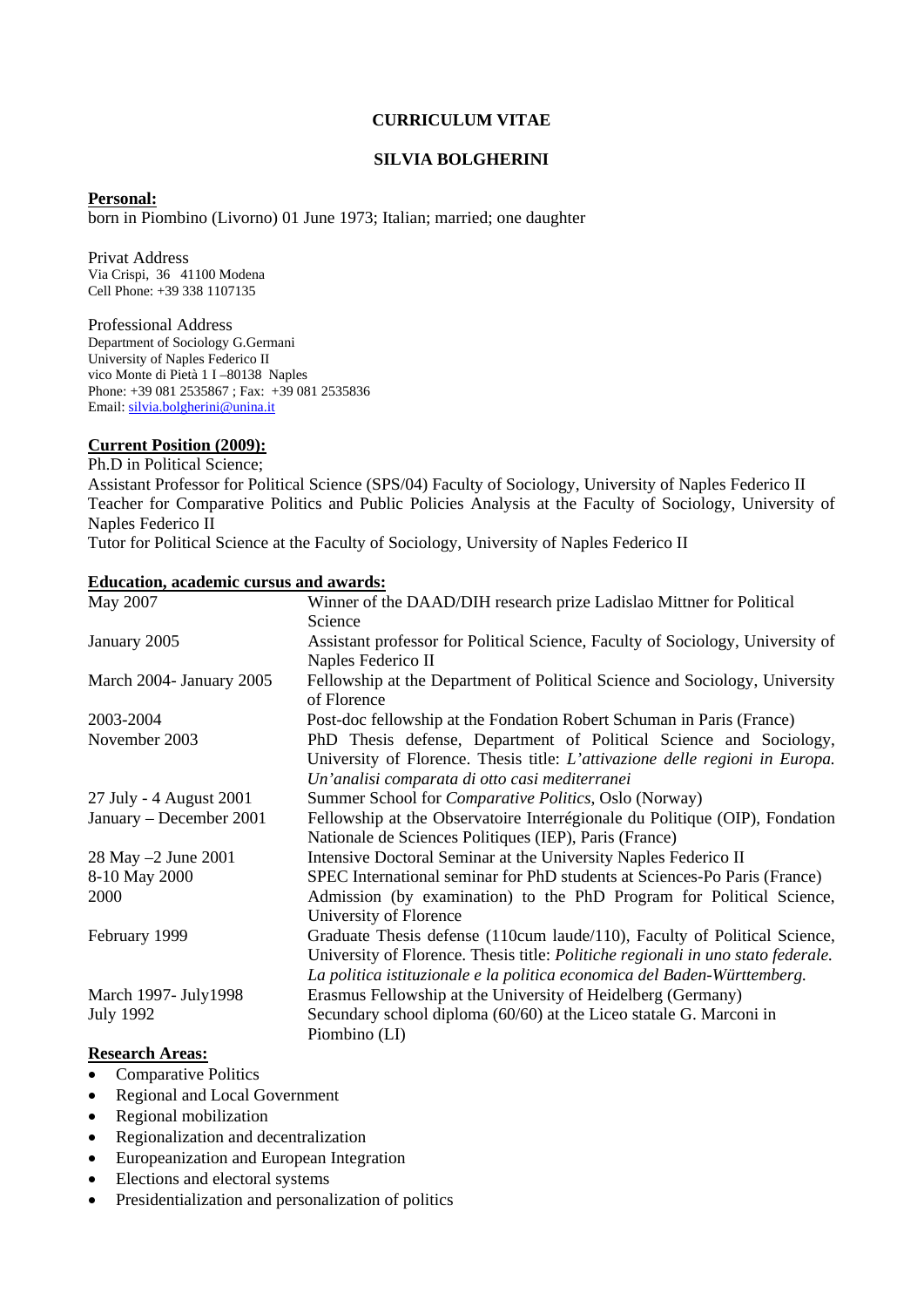### **Current Research Activity;**

(2008- ) research on institutional reforms at the national and local level in Germany and Italy

(2008- ) research on German federal election 2009 (contract for a book co-edited with F. Grotz in the series *Elezioni, Governi, Democrazia-* Il Mulino;

and in the series *Europe in Transition* - Palgrave Macmillan)

(2008- ) research on the connections between primary elections and political participation (special issue coedited with F. Gelli in the journal *Partecipazione e Conflitto* – FrancoAngeli)

(2006 - ) research group PRIMES (Primaries Elections Studies) on primary elections in Italy

### **Concluded Research Activity:** [produced publications]

(2008) research on the mobilization of cities in the EU extrastate channels [Bolgherini 2009a]

(2007-2008) direction, by the Istituto Carlo Cattaneo, with G. Baldini, of the research

*Governo locale e Unioni di comuni: tre esperienze emiliano-romagnole nel contesto italiano ed europeo (Local Government and Intermunicipality)* [Baldini, Bolgherini, Dallara, Mosca 2008, 2009; Bolgherini 2009b]

(2006-2007) theoretical and empirical research on primary elections in Italy [Bolgherini e Musella 2006]; scientific coordinator of the empirical research for the municipal primary elections in Aversa (Naples) [Bolgherini e Musella 2009]

(2005- 2008) participation at the project and member of the Editorial Staff of *IpsaPortal*, IPSA online publication [\(www.ipsaportal.net](http://www.ipsaportal.net/)), a selection and evaluation of the best online resources for political science and social sciences for web research. Between 2006 and 2008 Editorial Assistant of the same publication

(2006) analysis of some theoretical aspects in the spreading of online scientific resources and in the role of governments in enhancing e-government policies [Bolgherini 2006c e 2007b]

(2006) research on personalization of municipal elections, related to direct election of mayors and to empowerment of local executives [Bolgherini 2007]

(2005-2006) comparative research on transformations in representation and administration in some European regions; coordination of an international research group on this topic [Morlino e Bolgherini 2005]

(2005) research on personalization in politics and in the candidate-electors relationships at the regional level [Bolgherini e Musella 2007]

(2003-2006) update and enrichment of the thesis research [Bolgherini 2006] as well as further researches on the paradiplomacy of regional governments in UE [Bolgherini e Rieuf 2005, Bolgherini 2008a] and on interregional cooperations [Bolgherini 2008b]

(2004) research on administrative adaptation of some European regions in order to face EU policies [Bolgherini 2005b]

(2002) research on regionalization of party organization and electoral campaign in Italy [Loughlin e Bolgherini 2006]

(2001) analysis of legislative elections in Greece in the last decades [Bolgherini 2002a]

(2000-2003) Thesis comparative research on mobilization and networking capacities of Southern European regions in the EU arenas [Bolgherini 2003a e 2003b]

(1998-2000) Graduate Thesis research on Bund-Länder relations in institutional and economic policies [Bolgherini 2000]

| June-July 2008        | Visiting scholar at the Freie Universität Berlin and University of Potsdam |
|-----------------------|----------------------------------------------------------------------------|
|                       | (Germany)                                                                  |
| December 2006         | Visiting scholar at the Centre de Données Socio-Politiques (CDSP)          |
|                       | Sciences-PO/ CNRS, Paris (France)                                          |
| December 2005         | Visiting scholar at the Centre de Données Socio-Politiques (CDSP)          |
|                       | Sciences-PO/ CNRS, Paris (France)                                          |
| January-March 2004    | Research fellow at the Observatoire Interrégionale du Politique (OIP),     |
|                       | Fondation Nationale de Sciences Politiques (FNSP/IEP), Paris (France)      |
| October-December 2002 | Visiting student at the Institut de Ciencies Politics i Socials (ICPS),    |
|                       | Barcelona (Spain)                                                          |

#### **Research Periods Abroad:**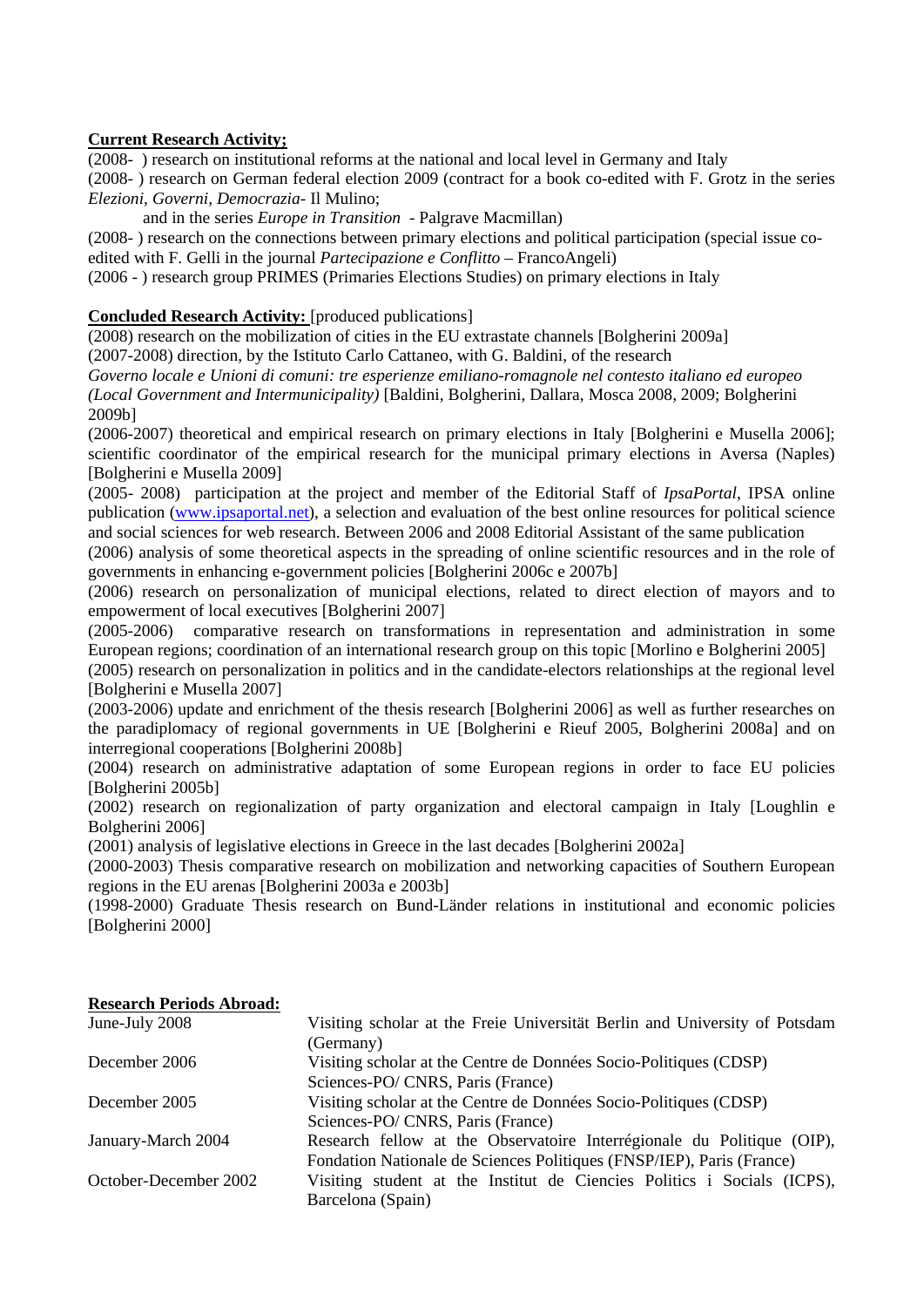| August-September 2002     | Visiting student at the University of Athens (Greece)                        |
|---------------------------|------------------------------------------------------------------------------|
| March-May 2002            | Visiting student at the Department of Government, Cornell University,        |
|                           | Ithaca (USA)                                                                 |
| January – December 2001   | Research fellow at the Observatoire Interrégionale du Politique (OIP),       |
|                           | Fondation Nationale de Sciences Politiques (FNSP/IEP), Paris (France)        |
| September – December 1999 | Visiting student at the Faculdad de Ciencia Politica y de la Administracion, |
|                           | University of Granada (Spain)                                                |
| March 1997- July 1998     | Erasmus Fellowship at the University of Heidelberg (Germany)                 |

### **Professional Activities and Memberships:**

(2002- ) Editor of the section «Elezioni nel mondo» (Elections in the World) in *Quaderni dell'Osservatorio elettorale* (Electoral Studies Journal)

(2005-2008) Editorial Assistant for the online publication «IPSAPortal» of the International Political Science Association (IPSA)

(2006- ) Reviewer for the *Rivista Italiana di Scienza Politica* (RISP) (Italian Journal of Political Science)

(2009- ) Member of the editorial staff of the *Politische Italien-Forschung* (PIFO) (Political Italian Studies)

(2005- ) Official Representative by the European Consortium of Political Research (ECPR) of the Department of Sociology, University Naples Federico II

(2005- ) Member of the Italian Association of Political Science (SISP), of the Italian Association of Electoral Studies (SISE) and of the International Political Science Association (IPSA)

(2005- ) Member of the Standing Groups *Regionalismo e Federalismo* and *Governo locale e Spazio europeo*  of the Italian Association of Political Science (SISP),

 Member of the Standing Group *Southern European Politics* of the European Consortium of Political Research (ECPR)

(2007- ) Research fellow at the Istituto Carlo Cattaneo, Bologna

#### **Participation at International Congresses (as paper givers and/or discussant):**

28-29 October 2008 Invited speaker for the Giornate Italo- Tedesche on the topic "Forum Nachwuchsforschung" Univ. Bonn (Germany)

26 July 2008 Invited discussant on the topic "Wenn sich Staaten nicht an die Regeln halten. Gewollte und ungewollte Verstöße gegen das EU- Gemeinschaftsrecht" DFG/Freie Uni Berlin (Germany)

9 July 2008 Invited speaker (Paper title: *Die Rolle der Regionen in der EU: Perspektiven aus dem Mittelmeer*) Univ. Osnabrück (Germany)

17 June 2008 Invited speaker (Paper title: *The Impact of EU Cohesion Policy on Member States*) ZDemo – Univ. Lüneburg (Germany)

20-22 September 2007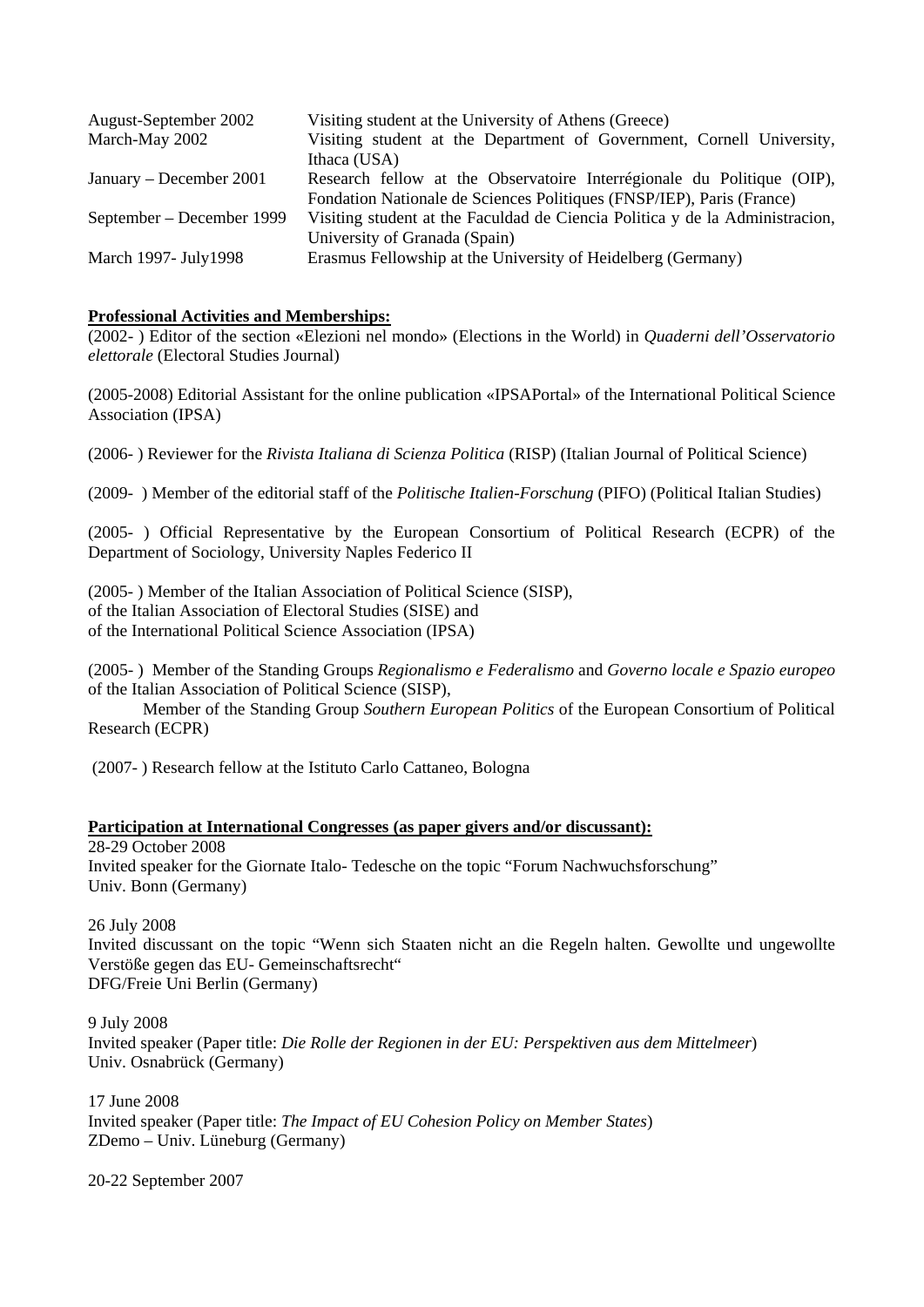Discussant in the panel «Partiti e regionalismi» and paper giver in the panel "Le elezioni primarie comunali e la ricerca sulle primarie" (Paper title: *Quando le primarie tradiscono: il caso di Aversa*) Annual Meeting SISP, Univ. Catania

6-8 September 2007 Paper giver in the panel "Europeanisation in Southern Europe" (Paper title: *Europeanization and Structural Funds in European Peripheries*) General Conference ECPR*,* Univ. Pisa

#### 7-12 May 2007

Discussant and paper giver nel panel "Comparative Perspectives on Local Party Politics" (Paper title: *Primary elections and candidate selection at the local level. Evidences from the Italian case*) Joint Session ECPR, Univ. Helsinki (Finland)

#### 8-9 March 2007

Invited speaker at the conference "The governance of regional development and the new Structural Funds regulations in the old and new peripheries of Europe" (Paper title: *The European Union and its Peripheries. Patterns of EU Impact in Representation and Administration*) European University Institute, Florence

#### 23-24 November 2006

Invited speaker at the conference "Per una democrazia di qualità" (Paper title: *Le regioni nell'UE, una partecipazione fra vincoli e sfide*) Univ. Padova

#### 12-14 September 2006

Paper giver in the panel «Regioni ed enti locali italiani tra sfide europee e riforme nazionali» (Paper title: *Politici e burocrati tra sfide europee e riforme nazionali: primi tentativi di analisi in Campania*) Annual Meeting SISP, Univ. Bologna

#### 9-13 July 2006

Paper giver in the panel «Electronic Citizenship: Challenges and Dilemmas» (Paper title : *The technology trap and the role of political and cultural variables: a critical analysis of the e- government policies)*  Presentation of the IPSAPortalHandBook, M. Calise (ed.) *Top 300 Web Sites for Political Science* IPSA World conference, Fukuoka (Giappone)

#### 25-30 April 2006

Paper giver in the panel «Mapping Elite Attitudes to Globalisation, European Integration, and Regionalisation» (Paper title: *Subnational elites towards European Integration: empirical findings in Southern Europe for attempting a North-South comparison*) Joint Session ECPR*,* Intercollege Nicosia (Cyprus)

29 settembre – 1 ottobre 2005 Paper giver (with R. De Rosa) at the International Symposium «Comparing Web Portals for the Social Sciences» (Paper title : *The International Political Science Association Portal* ) Univ. Napoli Federico II

#### 21-23 September 2005

Paper giver in the panel «Europeizzazione e trasformazione della rappresentanza» (Paper title: *Le periferie d'Europa: effetti dell'europeizzazione sulla rappresentanza e sul cambiamento amministrativo*) Annual Meeting SISP, Univ. Cagliari

#### 8-10 September 2005

Discussant in the panel «The Europeanization of cohesion policy. Domestic Impact and institutional change» General Conference ECPR, Corvinus Univ. Budapest (Hungary)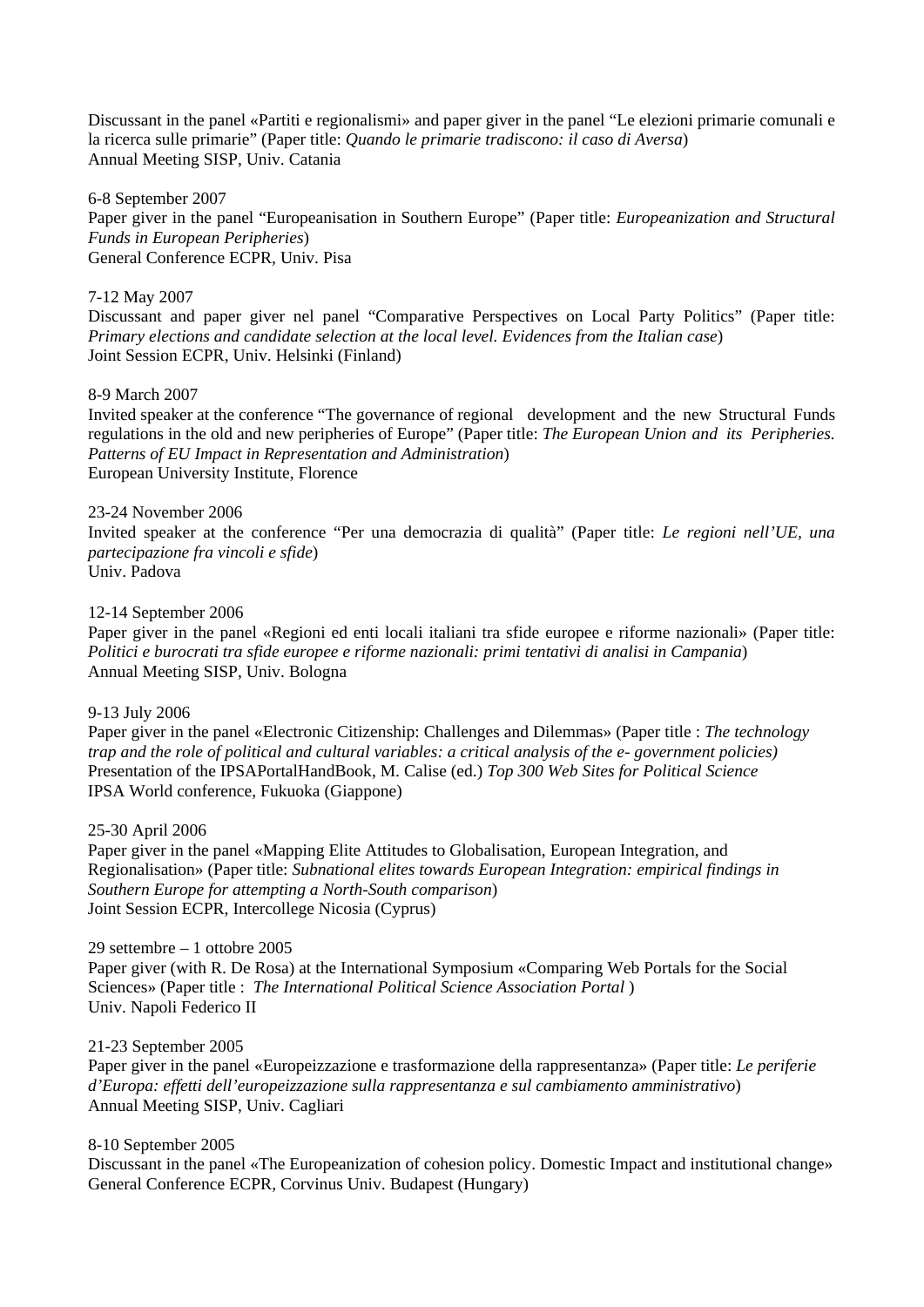16-18 June 2005

Paper giver at the conference «Europeanization and Democratization: The Southern European Experience and the Perspective for New Member States of the Enlarged Europe» (Paper title: *The Europeanization of Regions. Reshaping of Territorial Representation and Administrative Change*) Univ. Firenze

15-17 September 2004 Paper giver in the panel of the Standing Group «Governo locale e Spazio europeo» (Paper title : *Attivazione delle regioni ed europeizzazione delle élite nel Sud Europa*) Annual Meeting SISP, Univ. Padova

6-7 September 2004 Paper giver (with C. Rieuf) at the international symposium «L'action extérieure des collectivités décentralisées ou fédérées. Une approche comparée» (Paper title : *Mutations de facto et conséquences de jure dans les rapports Etat-régions : les cas de la Toscane et Provence-Alpes-Côte-d'Azur*) Univ. Cattolica of Louvain (Belgium)

20-22 May 2004 Discussant at the International Symposium on E-government Univ. Napoli Federico II

September 2002 Paper giver in the panel «La logica ipertestuale nell'elaborazione dei concetti politici» (Paper title: *Una definizione di partecipazione politica*) Annual Meeting SISP, Univ. Genova

#### **Workshop Organization and Panel Chairships:**

17-19 September 2009 Chair (with F. Gelli) of the panel «Elezioni primarie: partecipazione popolare o controllo dei partiti?» Annual Meeting SISP, Univ. Luiss Roma

20-22 September 2007 Chair (with F. Tronconi) of the panel «Partiti e regionalismi» Annual Meeting SISP, Univ. Catania

12-14 September 2006 Chair (with S. Profeti) of the panel « Regioni ed enti locali italiani tra sfide europee e riforme nazionali » Annual Meeting SISP, Univ. Bologna

26-28 May 2006 Organizer (with L. Morlino) and co-ordinator of the Workshop «European Union and the Old Peripheries» Univ. Firenze

21-23 September 2005 Chair (with S. Profeti) of the panel «Europeizzazione e trasformazione della rappresentanza» Annual Meeting SISP, Univ. Cagliari

16-18 June 2005

Co-coordinator of a research group at the conference «Europeanization and Democratization: The Southern European Experience and the Perspective for New Member States of the Enlarged Europe» Univ. Firenze/SUM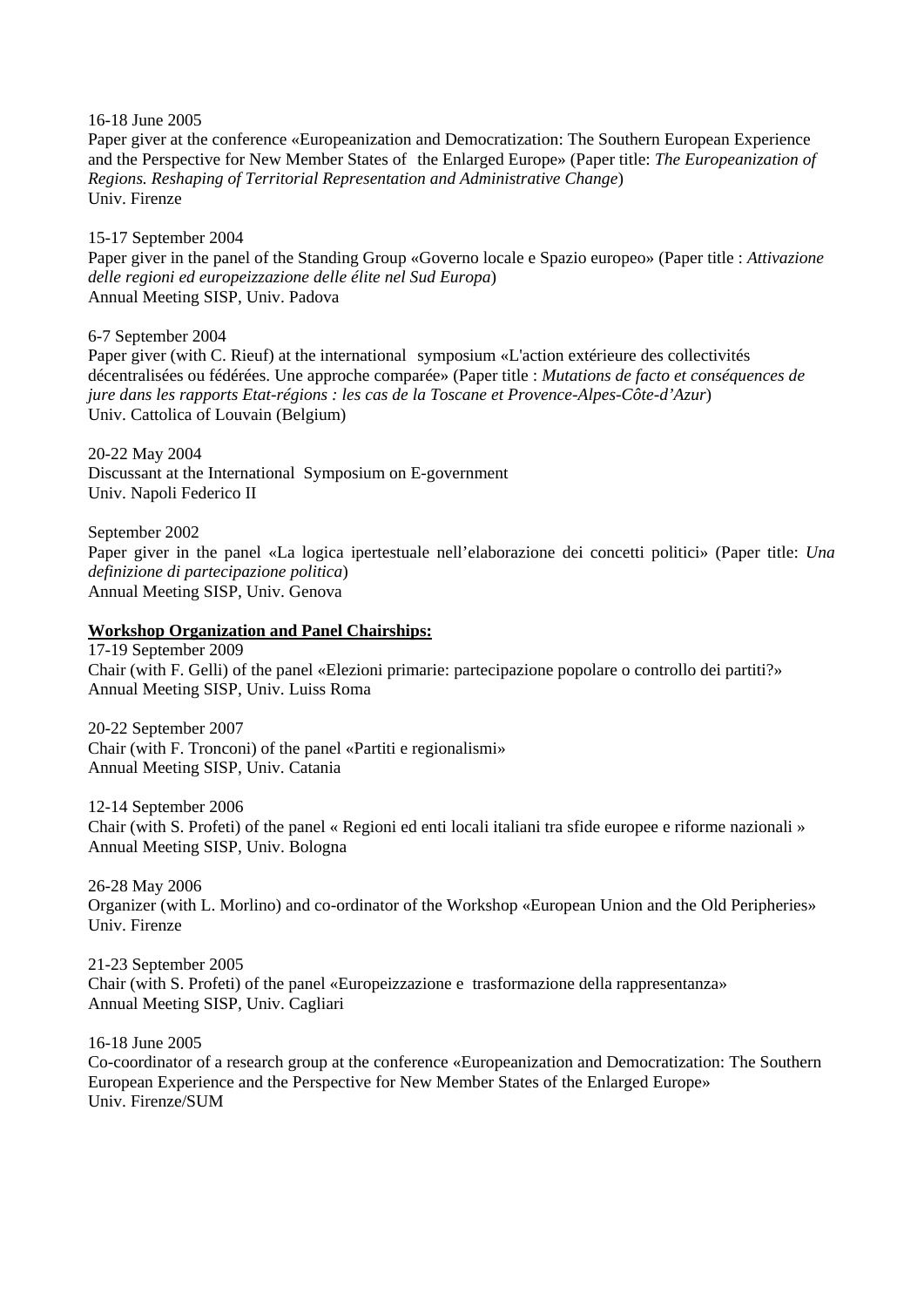# **Languages:**

Mother tongue:

- **Italian**
- Very good knowledge (spoken, written):
- English;
- French;
- German;
- Spanish;
- Modern Greek

Good knowledge (reading):

- Portuguese;
- Catalan

### **Teaching experience:**

(2004 - ) Teacher for *Comparative Politics*, Faculty of Sociology, Univ. Naples Federico II (2006 - )Teacher for *Public Policies Analysis,* Faculty of Sociology, Univ. Naples Federico II (1999-2000) Tutor for Comparative Politics, Syracuse University (Florence)

### **Publications:**

### **IN PREPARATION**

**2010** 

with F. Grotz (eds.), *La Germania dopo la Grande Coalizione*, Bologna, Il Mulino

with F. Grotz (eds.), *Germany after the Grand Coalition: 2005-2009*, NY, Palgrave Macmillan

with F. Gelli (eds.), *Elezioni primarie e partecipazione politica*, special issue di "Partecipazione e Conflitto", FrancoAngeli

#### BOOKS and MONOGRAPHS:

#### **2009**

G. Baldini, S. Bolgherini, C. Dallara, L. Mosca (2009), *Unioni di Comuni. Le sfide dell'intercomunalità in Emilia-Romagna*, Bologna, Istituto Cattaneo

### **2008**

M. Caciagli, S. Bolgherini (2008), *La politica comparata. Strategie e ricerche*, Firenze, Le Lettere

### **2006**

S. Bolgherini (2006a), *Come le regioni diventano europee. Stile di governo e sfide comunitarie nell'Europa mediterranea*, Il Mulino, Bologna

### **2003**

S. Bolgherini (2003a), *L'attivazione delle regioni in Europa. Un'analisi comparata di otto casi mediterranei*, Tesi di Dottorato in Scienza della Politica, Ciclo XV, 2000-2003

### **2000**

S. Bolgherini (2000), *Federalismo e politica economica regionale*, Regione Toscana, Giunta Regionale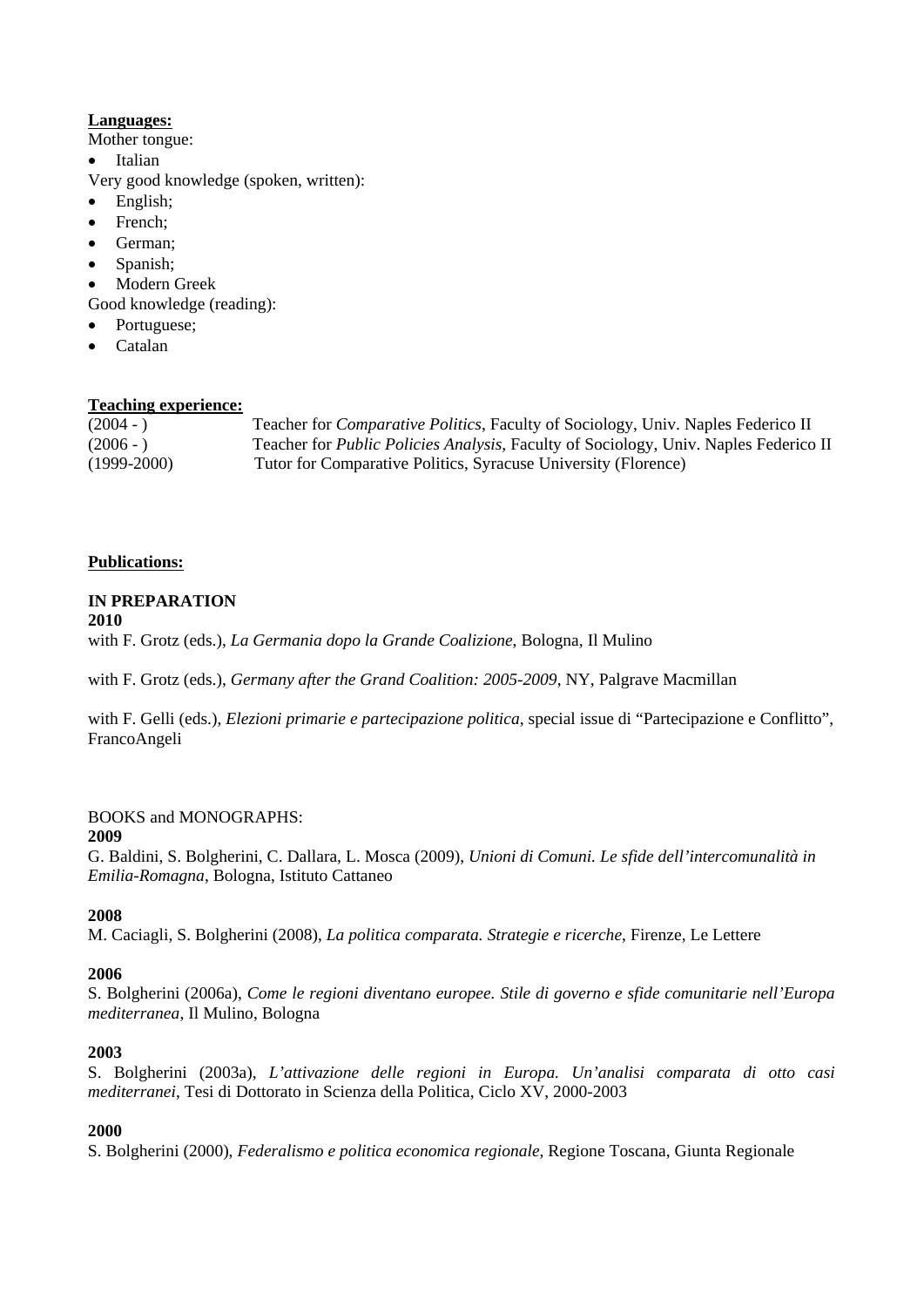# REPORTS:

### **2008**

G. Baldini, S. Bolgherini, C. Dallara, L. Mosca (2008), *Governo locale e unioni di comuni: tre esperienze emiliano-romagnole nel contesto italiano ed europeo*, Bologna, Istituto C. Cattaneo

### CHAPTERS in BOOKS:

### **2009**

S. Bolgherini, F. Musella (2009), «Le primarie di Aversa», in G. Pasquino, F. Venturino (a cura di), *Le primarie comunali in Italia*, Bologna, Il Mulino

S. Bolgherini (2009b), (forhtcoming) «I Comuni nell'Unione Europea. La lunga marcia del quarto livello in Europa» in Oddone, Nahuel e Lopez, Miguel Angel (a cura di), *Ciudades y los Poderes Locales en las Relaciones Internacionales Contemporáneas*, UOC, Barcellona

### **2008**

S. Bolgherini (2008a), «Les pouvoirs internationaux des Régions italiennes dans une décennie de réformes (1996-2006)», in F. Massart-Piérard (sous la dir.), *L'action extérieure des entités subétatiques: étude comparée, l'Union européenne et l'Amérique du Nord*, UCL, Presses Universitaires de Louvain

### **2006**

J. Loughlin, S. Bolgherini (2006), «Regional elections in Italy: National Tests or Regional Affirmation?» in Hough, Dan; Jeffery, Charlie (eds.), *Devolution and Electoral Politics: A Comparative Exploration,* Manchester University Press, Manchester

# **2005**

L. Morlino, S. Bolgherini (2005a), «The Europeanization of Regions. Reshaping of Territorial Representation and Administrative Change», in *Europeanisations and Democratisation: The Southern European Experience and the Perspective for the New Member States of the Enlarged Europe. Proceedings*, European Press Academic Publishing, Firenze, pp. 251-265 (http://www.cires.unifi.it/CMpro-v-p-44.html)

### **2003**

S. Bolgherini (2003b), «La participation des régions au Comité des Régions: façade ou substance?» dans Reynié, Dominique (sous la direction), *Les européens en 2003*, Odile Jacob, Fondation Robert Schuman, Paris, pp. 147-195

# **2001**

S. Bolgherini, V. Dreier (2001), «Lombardei » in Fischer, Thomas; Frech, Siegfried (Hrsg.) *Baden-Württemberg und seine Partnerregionen*, Kohlhammer, Stuttgart, pp. 147-178

# SAGGI e ARTICOLI:

### **2009**

S. Bolgherini (2009a), «Unioni di Comuni: tre casi in Emilia-Romagna», in *Amministrare*, (XXXIX) 1/09, pp. 5-34

# **2008**

S. Bolgherini (2008b), «Les régions d'Europe et l'enjeu des coopérations», in Pôle Sud (France), (29) 2/2008, pp. 113-130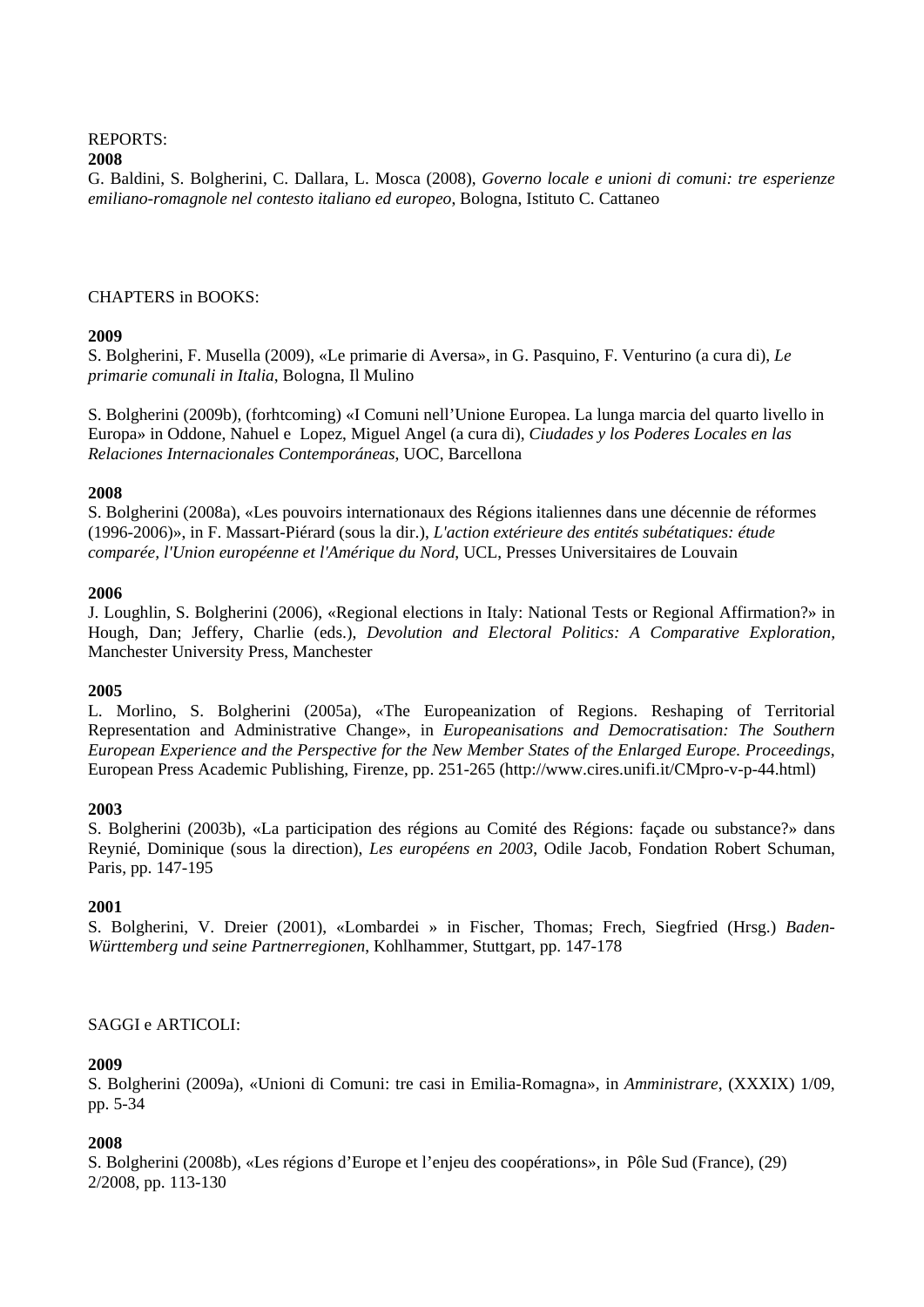S. Bolgherini (2008c), Rubrica «Le elezioni nel mondo» in *Quaderni dell'osservatorio elettorale*, «Gennaio – giugno 2007», (59) 1/2008, pp. 97-131

S. Bolgherini (2008d), Rubrica «Le elezioni nel mondo» in *Quaderni dell'osservatorio elettorale*, «Luglio – dicembre 2007», (60) 2/2008, (forthcoming)

### **2007**

S. Bolgherini (2007a), "Os presidentes de Câmara italianos: Uma revolução de compromisso», in *Revista Crítica de Ciências Sociais* (Portugal), (77) 1/2007, pp. 81-100

S. Bolgherini (2007b), «The Technology Trap and the Role of Political and Cultural Variables: A Critical Analysis of the E-Government Policies», in *Review of Policy Research*, (24) 3/2007, pp. 259-275

S. Bolgherini, F. Musella, «Voto di preferenza e politica personale», in *Quaderni di Scienza Politica*, (14) 2/2007, pp. 275-305

S. Bolgherini (2007c), Rubrica «Le elezioni nel mondo» in *Quaderni dell'osservatorio elettorale*, «Gennaio – giugno 2006», (57) 1/2007, pp. 123-161

(2007d) «Luglio – dicembre 2006», (58) 2/2007, pp. 101-139

### **2006**

S. Bolgherini, F. Musella (2006), «Le primarie italiane: ancora uno strumento di personalizzazione politica?», in *Quaderni dell'osservatorio elettorale*, (55) 1/2006, numero monografico Le primarie in Italia: legittimazione della leadership o selezione dei candidati?, pp. 219-239

S. Bolgherini (2006b), Rubrica «Le elezioni nel mondo» in *Quaderni dell'osservatorio elettorale*, «Luglio – dicembre 2005», (56) 2/ 2006, pp. 127-165

S. Bolgherini (2006c), «Le politiche digitali: sintesi di un'e-voluzione», rassegna in *Comunicazione Politica*, VII, 1, pp. 179-188

#### **2005**

S. Bolgherini (2005b), «Administrative adaptation in Southern regions: the emergence of 'Europeanised' bureaucratic elite?» in *Journal of Southern Europe and the Balkans*, (7) 3, pp. 315-334

S. Bolgherini, C. Rieuf (2005), «Mutations *de facto* et conséquences *de jure* dans les rapports Etat-régions: les cas de la Toscane et de Provence-Alpes-Côte d'Azur», in *Revue Internationale de Politique Comparée*, (12) 2, pp. 179-190

S. Bolgherini (2005c), Rubrica «Le elezioni nel mondo» in *Quaderni dell'osservatorio elettorale*, «Gennaio– giugno 2005», (54) 2/2005, pp. 131-152

(2005d), «Luglio – dicembre 2004», (53) 1/2005, pp. 157-191

#### **2004**

S. Bolgherini (2004a), Rubrica «Le elezioni nel mondo» in *Quaderni dell'osservatorio elettorale*, «Gennaio– giugno 2004», (52) 2/2004, pp. 85-148

(2004b) «Luglio – dicembre 2003», (51) 1/2004, pp. 121-144

### **2003**

S. Bolgherini (2003c), Rubrica «Le elezioni nel mondo» in *Quaderni dell'osservatorio elettorale*, «Luglio –